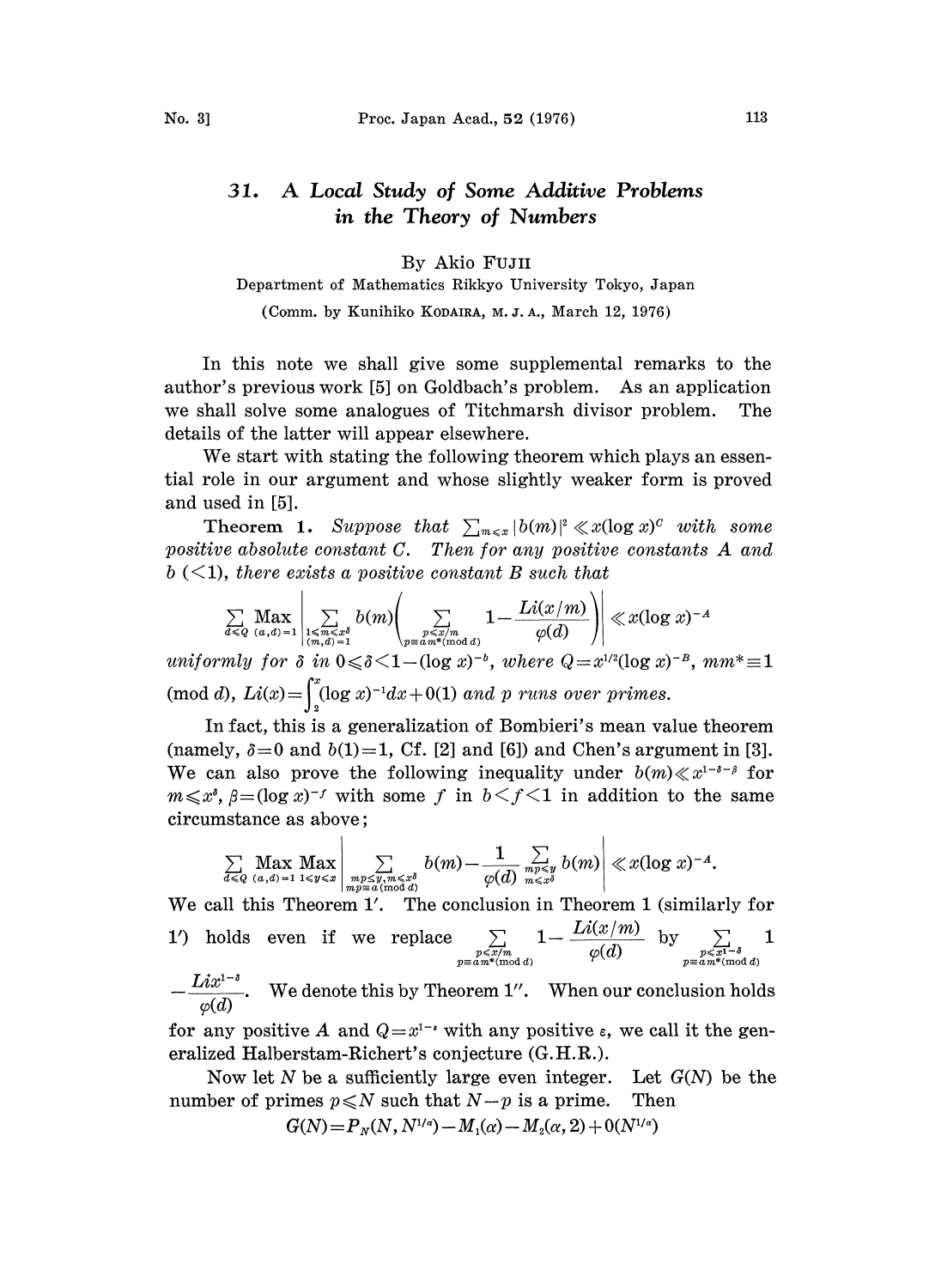for any  $\alpha$  in  $2 \le \alpha \le 3$ , where we put  $P_N(N, N^{1/\alpha}) = |\{p \le N : p' \nmid N-p \text{ for } n \le N\}|$ any  $p' \leq N^{1/a}$ ,  $M_1(\alpha) = |\{p \leq N : N-p=p_1p_2, N^{1/a} \leq p_1 \leq p_2 \leq N^{1/2}\}|$  and  $M_2(\alpha,\beta)=|\{p\leqslant N\colon N-p=p_1p_2,\,N^{1/\alpha}\leqslant p_1\leqslant N^{1/\beta}\leqslant p_2\}|$  for  $\alpha\geqslant\beta\geqslant2$ . For a subset I of  $(1, N^{1/2}]$ , let  $G_2(N, I)$  be the number of primes  $p \le N$  such that  $N-p$  is a prime or  $N-p=p_1p_2$  with primes  $p_1$  and  $p_2$  satisfying  $p_1 \notin I$  and  $p_1 \leq p_2$ . Chen [3] has shown that

$$
G_{\scriptscriptstyle 2}(N,(1,N^{\scriptscriptstyle 1/10}])\!>\!\frac{0.67N C_N}{(\log N)^2}\quad\text{with}\quad C_N\!=\!\prod_{\substack{p\mid N \\ p>2}}\frac{p\!-\!1}{p-2}\prod_{p>2}\Big(1\!-\!\frac{1}{(p-1)^2}\!.
$$

(Cf. also Notes in p. 338 of [7].) In [5] we have shown that  $G_2(N,(1,N^{1/9.26}])\!\!>\!\!AN\!C_N(\log N)^{-2}$ 

and that  $N$  is written as a sum of a prime and a natural number which has at most one prime factor less than  $N^{1089/2089}$ . To maximize  $I \subset (1, N^{1/2}]$  such that  $G_2(N, I) > ANC_N(\log N)^{-2}$ , or to estimate  $G(N)$  itself, we need estimates of  $P_N$ ,  $M_1$  and  $M_2$  above. Using a weaker form of Theorem <sup>I</sup> we have shown in [5] that

 $M_2(\alpha, \beta) \leqslant 8(1+\varepsilon) \log ((\alpha-1)/(\beta-1))NC_N(\log N)^{-2}.$ If we use Theorem 1", then we get

Theorem 2.  $M_1(\alpha) \leq (16+\varepsilon) NC_N(\log N)^{-3}$  for  $\alpha > 2$ .<br>If we assume (G.H.R.), then we get

If we assume (G.H.R.), then we get

 $\begin{split} 4(1+\varepsilon)NC_N(\log N)^{-2}\!\geqslant\!P_N(N,N^{\scriptscriptstyle{1/a}})\!>\!4(1\!-\!\varepsilon)\log{(\alpha\!-\!1)}NC_N(\log N)^{-2}\ M^{\scriptscriptstyle{1}}(\alpha,\beta)\!\leqslant\!4(1\!+\!\varepsilon)\log{((\alpha\!-\!1)/(\beta\!-\!1))}NC_N(\log N)^{-2}. \end{split}$ and

$$
M_2(\alpha, \beta) \leqslant 4(1+\varepsilon) \log ((\alpha-1)/(\beta-1)) NC_N(\log N)^{-2}.
$$

We have also

 $G(N) + M_2(\alpha, 2) \ge 4(1-\varepsilon) \log (\alpha - 1) NC_N(\log N)^{-2} - (8+\varepsilon) NC_N(\log N)^{-3}.$ <br>
Hence, in particular, we get<br>  $\Gamma$ becrom 3 (On (H B )) For any positive c Hence, in particular, we get

Theorem 3 (On (H.R.)). For any positive  $\varepsilon$ ,

 $G_2(N, (1, N^{112-\epsilon})$  >  $ANC_N(\log N)^{-2}$ .

So, (G.H.R.) almost solves Goldbaeh's problem, but it is not enough.

Now we turn to the analogues of Titehmarsh divisor problem. In [12] Titehmarsh posed and solved under the generalized Riemann Hypothesis, the problem of an asymptotic behavior of the sum  $\sum_{p \leq x} \tau(p-1)$ , where we put  $\tau(m) = \sum_{d \mid m} 1$ . In [9] Linnik solved this unconditionally using his dispersion method (cf. also [4] and [11]). Here we are concerned with the asymptotic behavior of the sum  $\sum_{\substack{p_1 \leqslant x\delta, \\ p_2 \leqslant x^{1-\delta}}} \tau(p_1p_2-1)$ ,

where  $p_1$  and  $p_2$  run over primes and  $0 \le \delta \le 1/2$ . Linnik's dispersion method solves this for  $0 < \delta < 1/6$ . Barban [1] solved this for  $\delta = 1/2$ using Linnik's large sieve. (Cf. [1] and [9] for a historical account of this subject and references.) Now we can solve this problem completely. Namely, using Theorem l", we can show

Theorem 4. For any  $\delta$  in  $0 \leq \delta \leq 1/2$ , we have